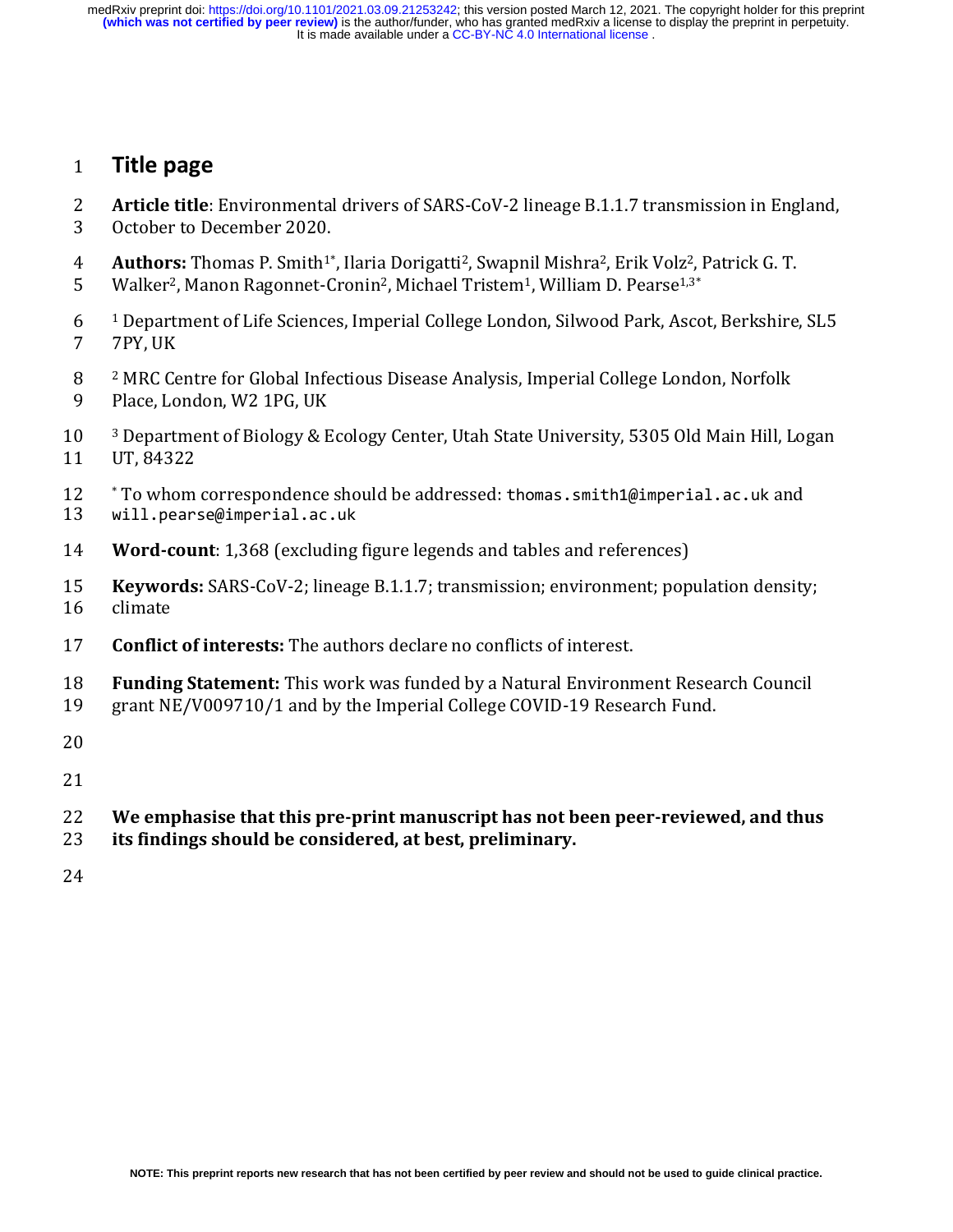## **Environmental drivers of SARS-CoV-2 lineage B.1.1.7 transmission in**

## **England, October to December 2020.**

## **Abstract**

- **Previous work has shown that environment affects SARS-CoV-2 transmission, but it**
- **is unclear whether emerging strains show similar responses. Here we show that**
- **lineage B.1.1.7 spread with greater transmission in colder and more densely**
- **populated parts of England. We also find evidence of B.1.1.7's transmission**
- **advantage at warmer temperatures versus other strains, implying that spring**
- **conditions may facilitate B.1.1.7's invasion in Europe and across the Northern**
- **hemisphere, undermining the effectiveness of public health interventions.**

## **Environmental drivers of SARS-CoV-2 transmission**

- A year into the COVID-19 pandemic, quantifying the factors driving SARS-CoV-2
- transmission is still key for the optimal implementation of control strategies. SARS-CoV-2
- transmission is influenced by local environmental conditions [1], and we have previously
- shown that colder temperatures and higher population densities explain spatial and
- temporal variation in transmission intensity [2]. A critical insight from previous work has
- been that human behaviour drives SARS-CoV-2 transmission, and that environment only
- plays a marginal effect when effective non-pharmaceutical interventions (NPIs) are in place
- [1,2]. While several studies have investigated the impact of environmental factors on SARS-
- CoV-2 transmission during the early stages of the pandemic, numerous new variants have
- recently emerged (in for example, the UK [3], Brazil [4], and South Africa [5]) with greater
- transmissibility than strains present during the early stages of the pandemic [6,7]. Any
- effect of environment must therefore be re-assessed in the context of a landscape of
- emerging viral lineages.

# **Impacts of environment on SARS-CoV-2 transmission in England**

- The UK SARS-CoV-2 'Variant of Concern' (VOC; also known as lineage B.1.1.7 [3]) rapidly
- spread through the UK population in late 2020, showing greater transmission intensity (as
- measured by the reproduction number, *R*) than other circulating strains [7]. The wealth of
- data collected for this strain makes the VOC a strong test-case for investigating
- environmental effects in the context of emerging lineages. To assess the impact of
- environment on VOC transmission, we extracted weekly *R* estimates calculated for fine-
- grained regions of England (Lower Tier Local Authorities; LTLAs) [8], and regressed these
- against VOC frequency, temperature, and population density for each LTLA. Population
- density and daily temperature data were averaged across each LTLA, using the same
- methods as Smith et al. [2]. Daily temperatures were combined into weekly mean
- temperatures, corresponding to each of the weekly *R* estimates. The weekly VOC
- frequencies were calculated for each LTLA as the percentage of true positive rate (TPR)-
- adjusted S-gene target negative test to positive test results, as in Volz et al. [7]. We assessed
- the impact of the environment by investigating the association between weekly *R* estimates
- and the predictors (*i.e.*, spatial variation in *R*), for sequential weeks. To account for the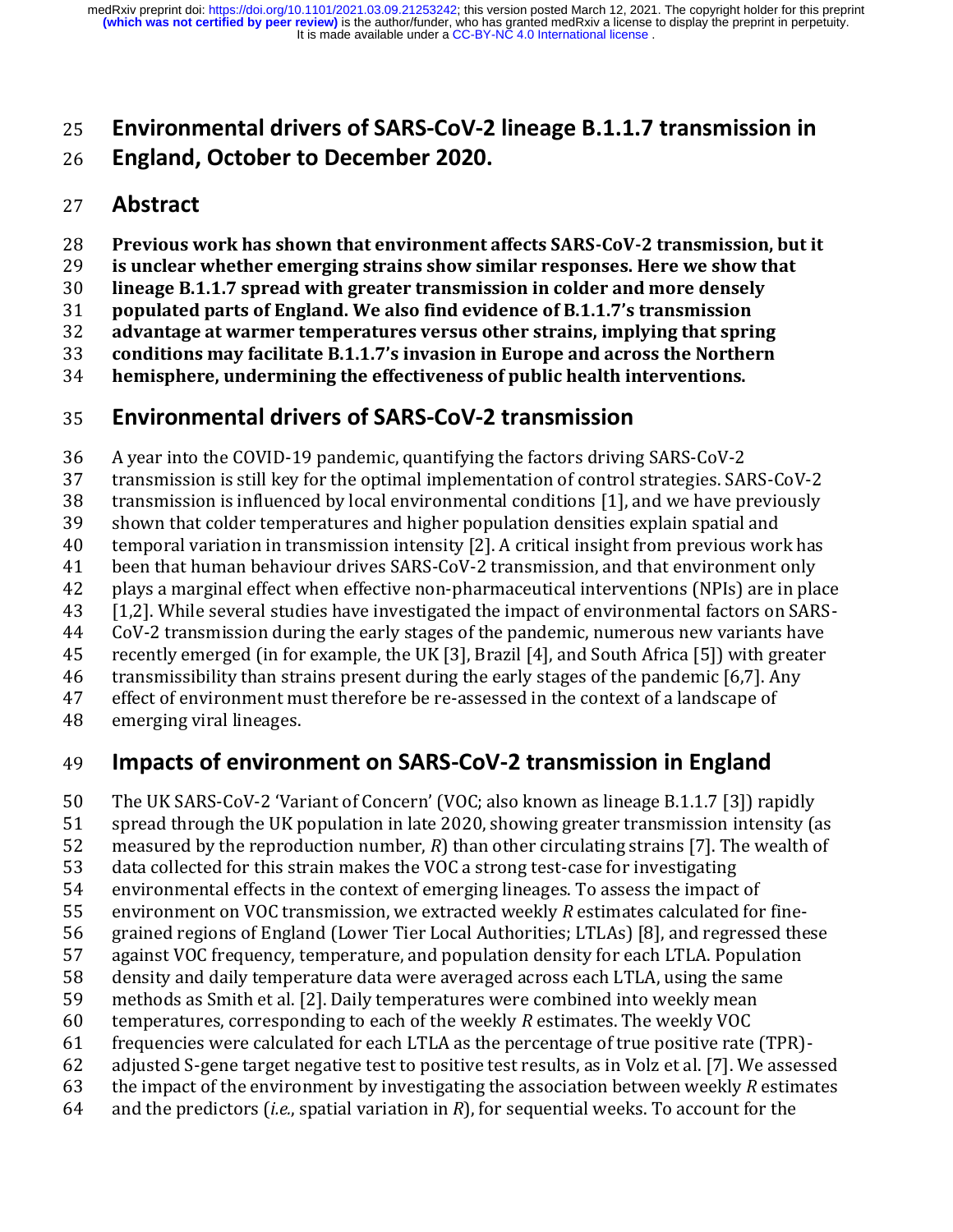- VOC's emergence in the South-East (which is among the warmest and most densely
- populated parts of England), and its subsequent spread into colder, less densely populated
- parts of the country, we incorporated interactions between VOC frequency and each of
- temperature and population density. Without including this interaction, any effect of
- temperature or population density on *R* might be compounded or masked by spatial
- autocorrelation with VOC frequency. Following Volz et al. [7], we measured the effects of
- the weekly predictors on *R* in the subsequent week, to account for the generation time of
- SARS-CoV-2.
- As observed by Volz et al. [7], we find a strong positive effect of VOC frequency on
- transmission intensity, particularly during the initial emerging phase when VOC frequency
- was less consistent among regions (Table 1). While the UK's national lockdown initially
- decreased SARS-CoV-2 transmission intensity, as the VOC spread, *R* increased across
- regions (Figure 1). We find that the impact of the environment on transmission is mediated
- by VOC frequency, and it is only at higher VOC frequencies that the effects of temperature
- and population density are pronounced (Table 2 and Figure 1). Furthermore, we find a
- greater environmental effect after the UK moved from full lockdown to a (less strict) tiered
- system, confirming our previous observations that the effect of temperature becomes
- 82 pronounced when NPIs are relaxed [2]. Thus, the effects of environmental drivers, and
- even those of the increased transmissibility of the VOC, are secondary to differences in
- human behaviour driven by differences in NPIs. As the VOC has now spread to dominate
- the country's viral population, we now expect environmental factors to become the
- dominant driver of spatial variation in *R*, with colder areas facing higher transmission
- intensities than warmer regions, unless NPIs or the accumulation of immunity (either
- naturally acquired or vaccine derived) sufficiently reduce transmission.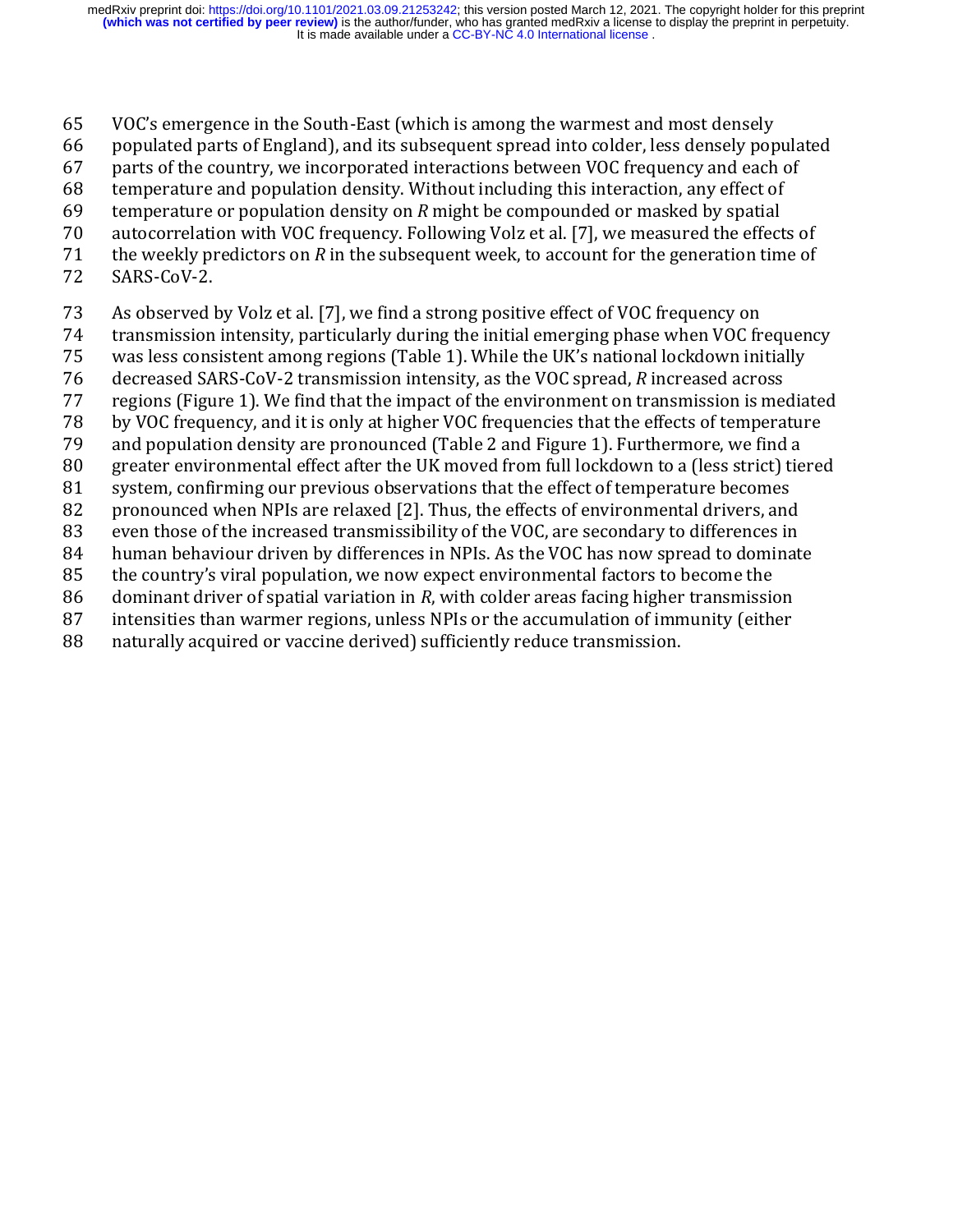

*Figure 1: Transmission dynamics during emergence and spread of SARS-CoV-2 lineage* 

*B.1.1.7. (A.) Median (bold) and interquartile range (box) of the transmission intensity* 

*estimates (R) for weeks 43-50 of 2020, with point estimates for each LTLA overlaid. Points are*

*coloured by the frequency of the VOC in positive COVID-19 tests (%), boxplots are coloured by* 

*the median VOC frequency across all LTLAs. The first date of each week is given within* 

*parentheses. As the VOC emerged, the UK entered a national lockdown, leading to an initial* 

*decrease in R across regions. However, as the VOC spread through space to become the* 

*dominant lineage, R increased across regions despite the national lockdown. When the UK re-*

*entered a tiered NPI system on the 2nd of December 2020, average R further increased across* 

*regions. Panels B and C show the observed (points) and expected (background) effects of* 

*temperature and VOC frequency on R during early (week 46) and late (week 50) phases of the* 

*variant sweep, respectively (legend shared across both plots).*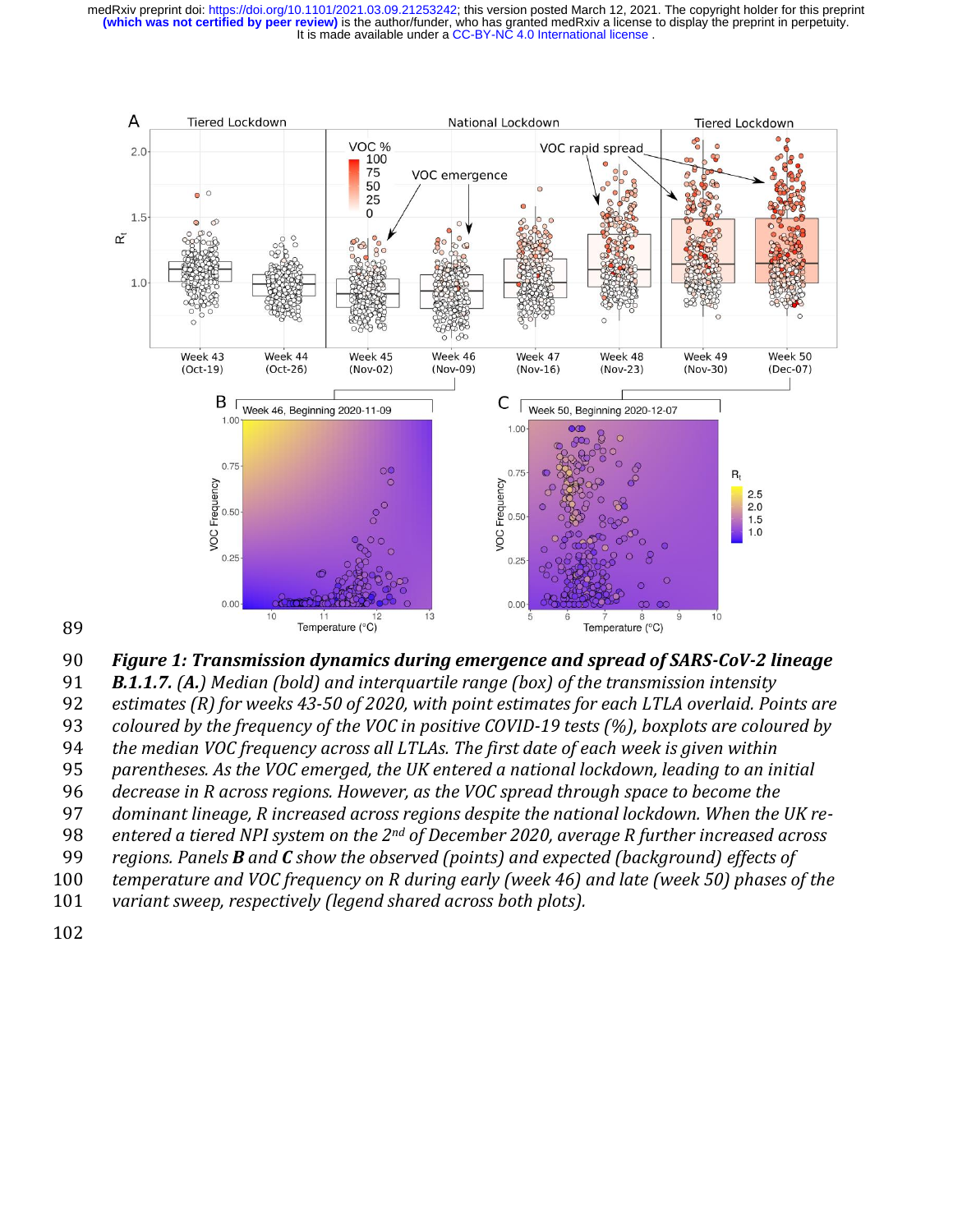103

#### 104 *Table 1. VOC frequency is the strongest driver of transmission during early stages of*

105 *the VOC sweep (week 46, starting 9 November 2020). Linear regression model with VOC* 

*frequency, temperature, and population density as predictors of*  $R_t$ *,*  $r^2 = 48\%$ *,*  $F_{5,293} = 53.5$ *,* 

- 107 < 0.001*. Predictors were scaled to have mean = 0 and SD = 1 and thus coefficients are*
- 108 *measures of the relative importance of each variable. Frequency of the variant is a*

109 *comparably strong driver of R.*  $* = p < 0.05$ *.* 

|                                           | Coefficient Std. Error |      | t value | p value    |
|-------------------------------------------|------------------------|------|---------|------------|
| Intercept                                 | 0.97                   | 0.11 | 8.53    | $< 0.001*$ |
| <b>VOC Frequency</b>                      | 0.62                   | 0.17 | 3.54    | $< 0.001*$ |
| Temperature                               | 0.10                   | 0.09 | 1.17    | 0.244      |
| Population density $(\log_{10})$          | $-0.03$                | 0.02 | $-1.83$ | 0.067      |
| VOC Frequency $\times$ Temperature        | $-0.40$                | 0.13 | $-3.02$ | $0.003*$   |
| VOC Frequency $\times$ Population density | $-0.01$                | 0.03 | $-0.42$ | 0.677      |

110

#### 111 *Table 2. Both temperature and population density significantly interact with VOC*

*frequency during late stages of the VOC sweep (week 50, starting 7 December 2020).*  $r^2$ 

113 = 55%,  $F_{5,298} = 71.6$ ,  $p < 0.001$ . Predictors were scaled to have mean = 0 and SD = 1.

114 *Significant interaction effects between variant frequency and environmental parameters are* 

115 *observed. Significant interactions show that at high VOC frequencies, there is a negative effect* 

116 *of temperature and a positive effect of population density on*  $R_t$  $* = p < 0.05$ *.* 

|                                           | Coefficient Std. Error t value |      |         | <i>p</i> value |
|-------------------------------------------|--------------------------------|------|---------|----------------|
| Intercept                                 | 1.12                           | 0.06 | 19.0    | $< 0.001*$     |
| VOC Frequency                             | 0.06                           | 0.05 | 1.24    | 0.216          |
| Temperature                               | 0.02                           | 0.05 | 0.34    | 0.736          |
| Population density $(\log_{10})$          | 0.02                           | 0.02 | 1.17    | 0.244          |
| VOC Frequency $\times$ Temperature        | $-0.09$                        | 0.04 | $-2.07$ | $0.039*$       |
| VOC Frequency $\times$ Population density | 0.06                           | 0.01 | 5.75    | $0.001*$       |

117

## 118 **The role of natural immunity**

119 To investigate the potential role of immunity in our results, we perform a sensitivity 120 analysis and re-run our regression analyses on *R* estimates corrected for the relative attack

121 rate (AR) estimates. This accounts for the potential slowdown in *R* due to the accumulation

122 of natural immunity across the population through time. We obtain qualitatively identical

123 results in the AR-corrected analyses, but generally lower correlation (additive decrease in

124  $r^2$  of 16% in weeks 45 and 46) as the VOC emerged, versus in the later stages (average

125 decrease in  $r^2$  of only 3%, Supplementary Table S1). Note that the timeframe of our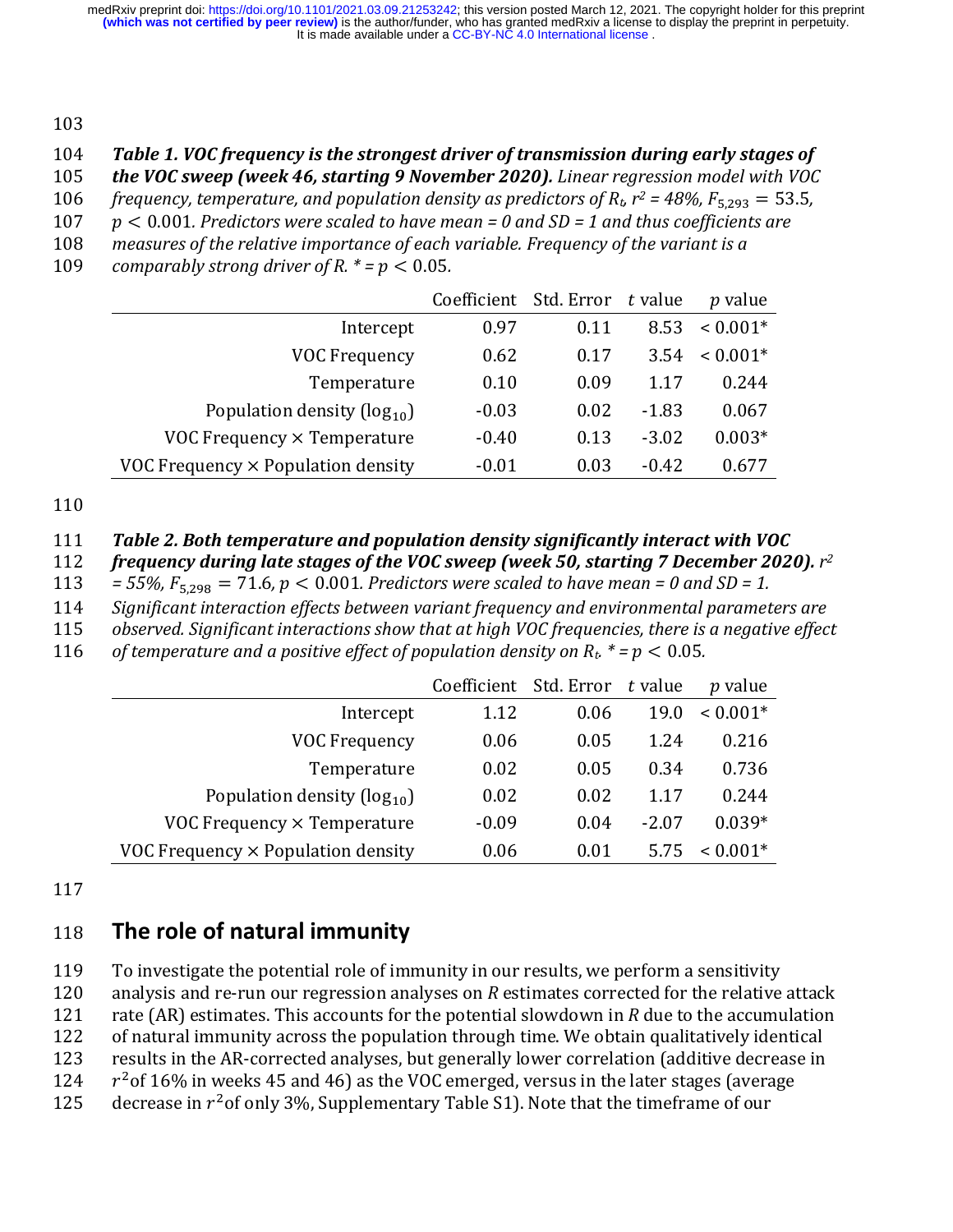analyses was prior to mass vaccination of the UK public and even in the latest timepoint

(week 50), median attack rate across regions was less than 10% (Supplementary Figure

S1).

## **Environmental response of lineage B.1.1.7 transmission**

 We additionally investigated whether the VOC may respond differently to the environment as compared to non-VOC strains. Volz et al. [7] estimated the transmission intensity of VOC vs non-VOC strains and here we regressed the ratios of VOC *R* to non-VOC *R* against temperature, to understand under which environmental conditions the VOC may have an advantage. This was performed at a larger spatial scale than our LTLA analyses (English NHS sustainability and transformation partnerships – STP regions). We found a small, negative correlation between temperature and the *R* ratio (Supplementary Table S2), *i.e.,* at warmer temperatures the VOC was *even more* transmissible than non-VOC strains, than in colder conditions. This may be expected, as differences in fitness between strains are likely to be magnified in harsher environments where fitness is reduced overall [9]. This effect may have played into the dynamics of the spread of the VOC in the South East of England by enhancing its spread even more in regions where previous strains' transmission intensities were lower.

## **Discussion**

- Whereas, previously, a central question has been whether winter conditions would
- enhance SARS-CoV-2 transmission, in the context of these new strains it is important to ask
- whether warmer summer conditions could slow transmission. Here we have shown that
- temperature can drive variation in transmission intensity between regions and between
- variants, but this effect is likely secondary to the overall increased transmission intensity of
- 149 the new variant. Our results show that variant B.1.1.7 is more transmissible in colder areas.
- Using the model fitted to the week 50 data, our results suggest that when the variant
- accounts for 100% of SARS-CoV-2 cases in the population, *R* increases by approximately
- 0.12 per ℃ of temperature decrease. However, we also find that in warmer conditions, the
- difference in transmissibility between VOC and non-VOC strains is greater. Our results
- suggest that for each ℃ of temperature increase, the ratio of VOC to non-VOC *R* may
- increase by approximately 0.12-0.22 (Supplementary Table S2).
- While we caution against extrapolating from winter to summer conditions, our results
- highlight that there is no reason to suppose that summer weather alone will slow down the
- invasion dynamics of B.1.1.7 and significantly reduce the transmission intensity of SARS-
- CoV-2. Thus, it is imperative to quantify and continue to monitor the impact of
- interventions (*e.g.*, vaccines and NPIs) to inform policy. In that regard, the speed with
- which the VOC has spread through the UK, while concerning from a public health
- perspective, provides the perfect opportunity to parameterise models of its responses.
- Importantly in the context of new strains, transmission of respiratory viruses in tropical
- climates (such as Brazil, where a new variant has arisen [4]) are often more sensitive to
- rainfall than temperature [10]. Better characterisation of past, and new potential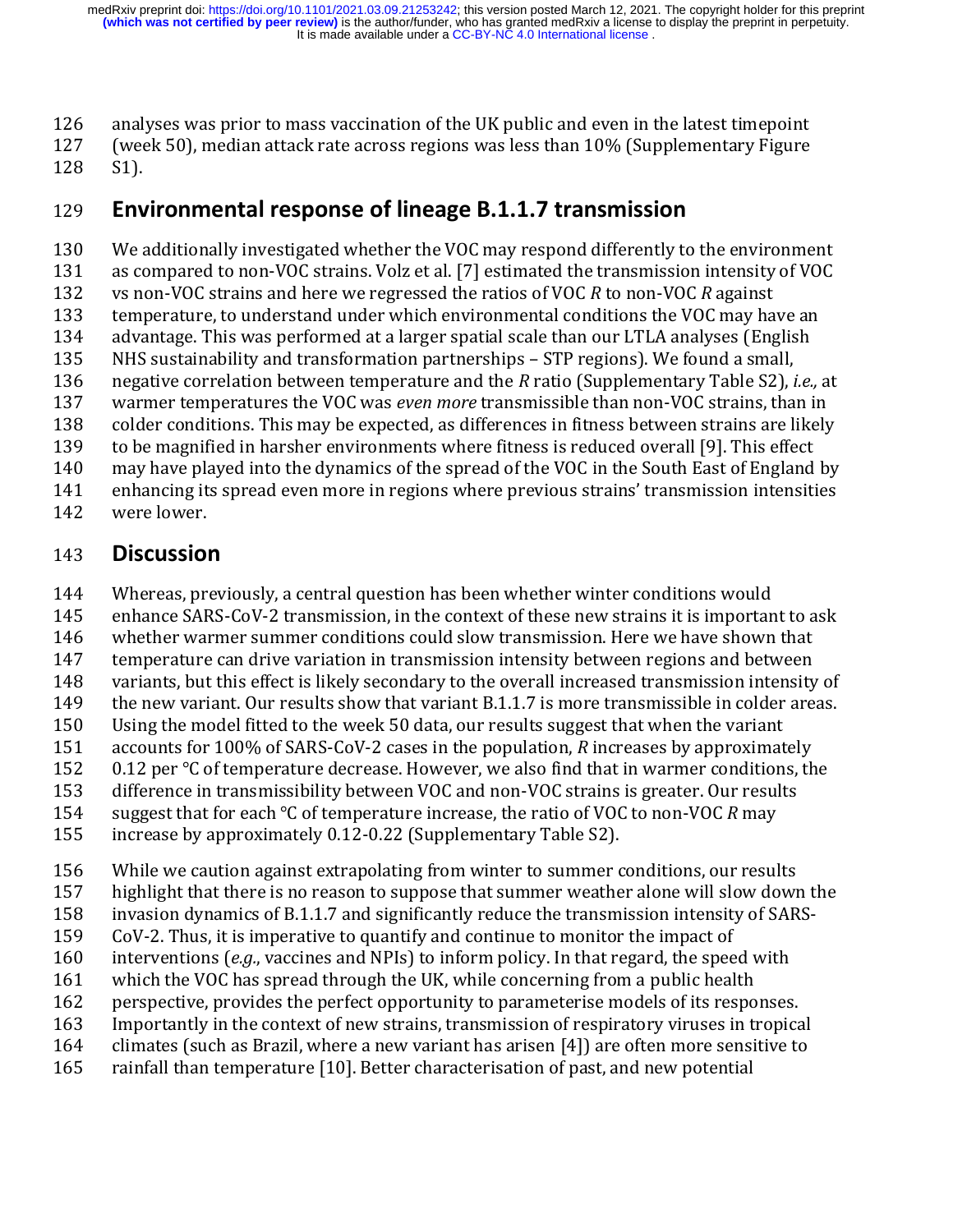relationships between environment and transmission, as new variants emerge and spread 167 internationally, is a research priority.

### **References**

- 1. Poirier C, Luo W, Majumder MS, Liu D, Mandl KD, Mooring TA, et al. The Role of
- Environmental Factors on Transmission Rates of the COVID-19 Outbreak: An Initial
- Assessment in Two Spatial Scales. Sci Rep 2020;10:17002.
- 2. Smith TP, Flaxman S, Gallinat AS, Kinosian SP, Stemkovski M, Watson OJ, et al.
- Environment influences SARS-CoV-2 transmission in the absence of non-pharmaceutical
- interventions. medRxiv [Preprint]. 2020 [cited 2021 Mar 9]. Available from:
- https://www.medrxiv.org/content/10.1101/2020.09.12.20193250v1 doi:
- 10.1101/2020.09.12.20193250
- 3. Rambaut A, Loman N, Pybus O, Barclay W, Barrett J, Carabelli A, et al. Preliminary
- genomic characterisation of an emergent SARS-CoV-2 lineage in the UK defined by a novel
- set of spike mutations. Virological. 2020 [cited 2021 Mar 9]. Available from:
- https://virological.org/t/563
- 4. Voloch CM, da Silva RF Jr, de Almeida LGP, Cardoso CC, Brustolini OK, Gerber AL, et al.
- Genomic characterization of a novel SARS-CoV-2 lineage from Rio de Janeiro, Brazil.
- medRxiv [preprint]. 2020 [cited 2021 Mar 9]. Available from:
- https://www.medrxiv.org/content/10.1101/2020.12.23.20248598v1 doi:
- 10.1101/2020.12.23.20248598
- 5. Tegally H, Wilkinson E, Giovanetti M, Iranzadeh A, Fonseca V, Giandhari J, et al.
- Emergence and rapid spread of a new severe acute respiratory syndrome-related
- coronavirus 2 (SARS-CoV-2) lineage with multiple spike mutations in South Africa.
- medRxiv [preprint]. 2020 [cited 2021 Mar 9]. Available from:
- https://www.medrxiv.org/content/10.1101/2020.12.21.20248640v1 doi:
- 10.1101/2020.12.21.20248640
- 6. Faria NR, Mellan TA, Whittaker C, Claro IM, Candido DS, Mishra S, et al. Genomics and
- epidemiology of a novel SARS-CoV-2 lineage in Manaus, Brazil. medRxiv [preprint]. 2021
- [cited 2021 Mar 9]. Available from:
- https://www.medrxiv.org/content/10.1101/2021.02.26.21252554v1 doi:
- 10.1101/2021.02.26.21252554
- 7. Volz E, Mishra S, Meera Chand, Barrett JC, Johnson R, Geidelberg L, et al. Transmission of
- SARS-CoV-2 Lineage B.1.1.7 in England: Insights from linking epidemiological and genetic
- data. medRxiv [preprint]. 2021 [cited 2021 Mar 9]. Available from:
- https://www.medrxiv.org/content/10.1101/2020.12.30.20249034v2 doi:
- 10.1101/2020.12.30.20249034